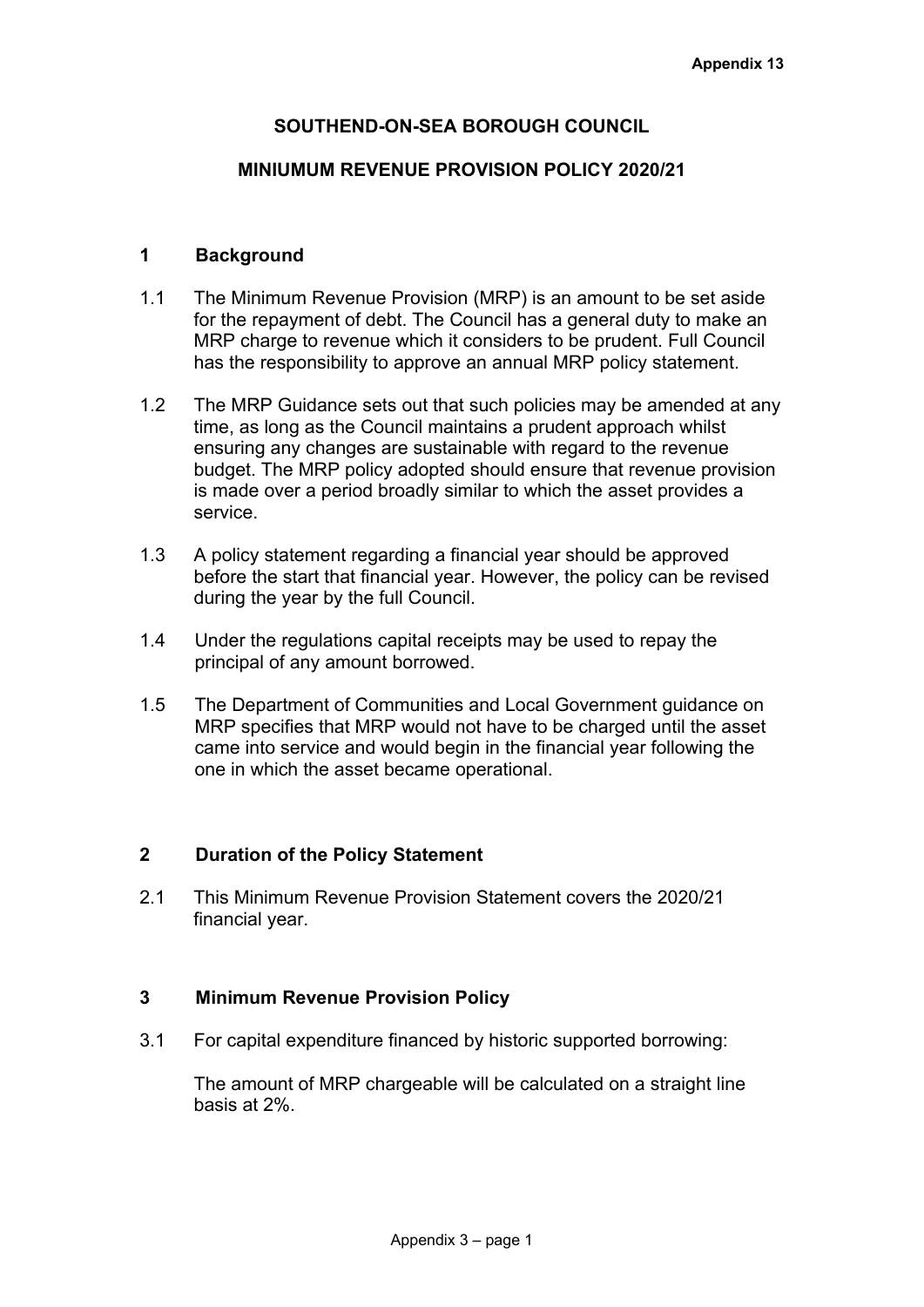3.2 For capital expenditure financed by prudential (unsupported) borrowing from the Public Works Loan Board or from internal borrowing:

The amount of MRP chargeable will be calculated using the annuity method.

The period over which it will be charged will be assessed on a basis which most reasonably reflects the anticipated period of benefit that arises from the expenditure.

The annuity rate which will be applied will be the PWLB rate that most reasonably relates to that financial year.

3.3 For capital expenditure financed by prudential (unsupported) borrowing from other financial institutions:

The amount of MRP chargeable will be the amount specified in the repayment schedule of each loan.

- 3.4 No MRP will be applied to:
	- 3.4.1 Capital expenditure financed by unsupported borrowing that has been taken out in the short term to bridge the timing difference between anticipated and actual capital receipts.

It is anticipated that capital receipts will be received to repay this borrowing. Therefore no MRP charge is required as there is already a prudent provision for repayment.

- 3.4.2 Capital expenditure financed by borrowing due to a transfer of assets between the GF and HRA where due to the nature of the transfer it is anticipated that capital receipts will be received to repay this borrowing. Therefore no MRP charge is required as there is already a prudent provision for repayment.
- 3.4.3 Capital expenditure financed by unsupported borrowing that has been taken out in the short term to bridge the timing difference between the expenditure being incurred and the budgeted revenue contribution to capital outlay being applied.

It is anticipated that revenue contributions will be received to repay this borrowing. Therefore no MRP charge is required as there is already a prudent provision for repayment.

3.4.4 Capital expenditure financed by unsupported borrowing that has been taken out in the short term to bridge the timing gap while grant conditions are being met and therefore the grant being applied to capital expenditure under International Financial Reporting Standards (IFRS).

It is anticipated that the grant conditions will be met therefore no MRP charge is required as there is already a prudent provision for repayment.